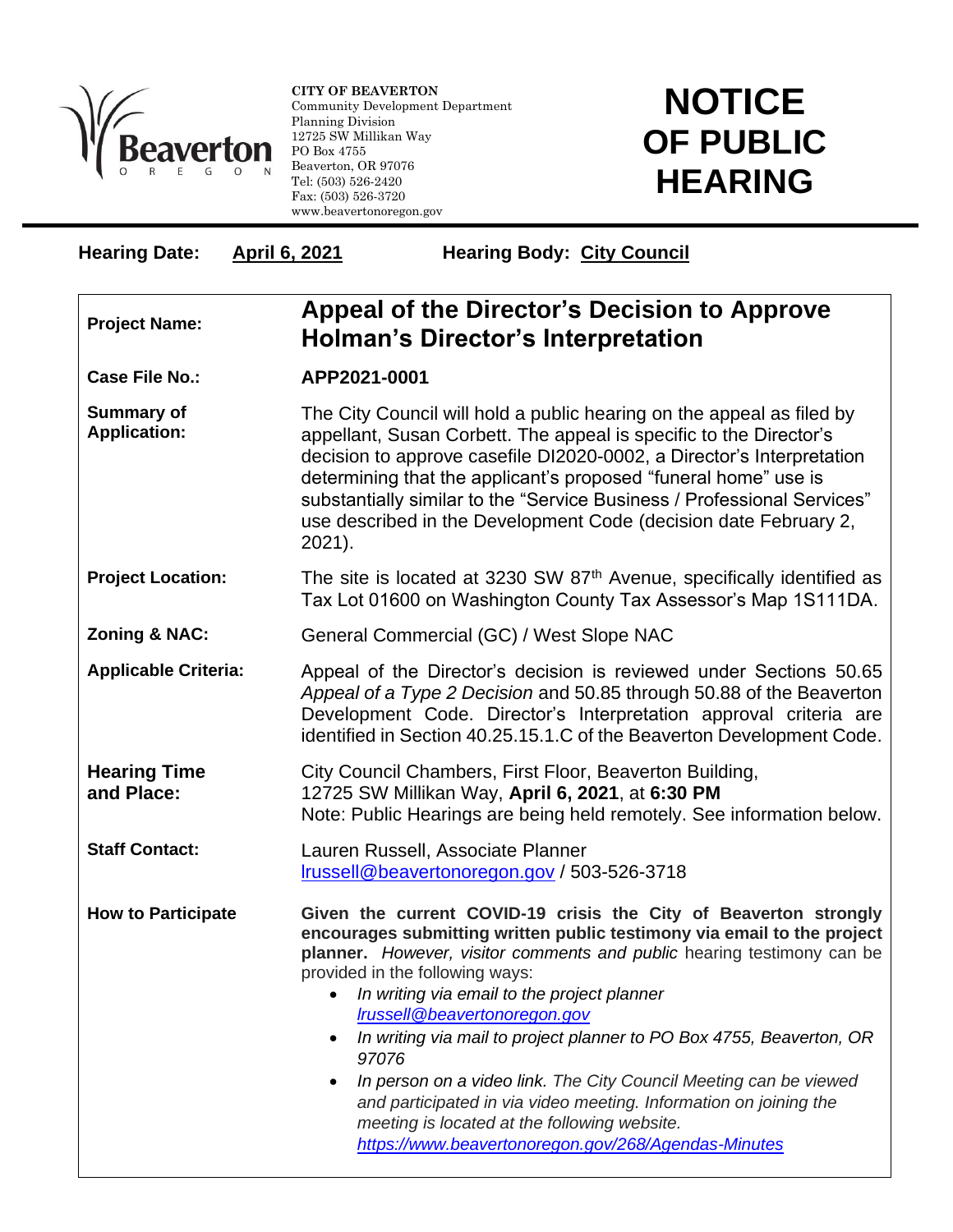\*\*\*NOTE: *The City of Beaverton has declared a State of Emergency due to COVID-19 and the Community Development Department is closed to the public until further notice. The Community Development Department is evaluating temporary changes to processes and procedures to respond appropriately to the COVID-19 State of Emergency and is committed to ensuring that the land use review process continues to fulfill the requirements of state and local law while protecting the health and wellbeing of the community.*\*\*\*

Pursuant to Section 50.88 of the Beaverton Development Code, written comments or exhibits submitted prior to the hearing in order to be submitted by staff at the hearing must be received by the City Recorder or project planner no later than 4:30 p.m. on the day of the scheduled hearing. To be made a part of the written staff report, correspondence needs to be received by **March 29, 2021**. All written testimony provided prior to the meeting will be provided to City Council prior to their decision. Please reference the Case File Number and Project Name in your written comments. Comments are encouraged be provided comment via email to *Irussell@beavertonoregon.gov*.

A copy of all documents and evidence submitted by or on behalf of the applicant and/or appellant and applicable review criteria, are available for inspection. Please contact the project planner for more information or to view documents electronically. A copy of the staff report will be available for inspection at no cost at least seven (7) calendar days before the hearing. A copy of any or all materials will be provided at a reasonable cost. A copy of the staff report may also be viewed online at: [www.beavertonoregon.gov/DevelopmentProjects](http://www.beavertonoregon.gov/DevelopmentProjects)

Staff strongly encourages you to participate in the public process by reviewing documents online and viewing the public meeting at [https://www.beavertonoregon.gov/291/Agendas-Minutes.](https://www.beavertonoregon.gov/291/Agendas-Minutes) If you do not have the technology to view documents, watch, or participate in the meeting, please contact the project planner for additional support.

The City Council shall conduct hearings in accordance with adopted rules of procedure and shall make a decision on the development application after the hearing closes. Failure to raise an issue in a hearing, by testifying in person or by letter, or failure to provide statements or evidence with sufficient specificity to afford the decision making authority an opportunity to respond to such issue, precludes appeal to the Land Use Board of Appeals on the issue. The decision by the City Council is the final City decision on the subject application for DI2020-0002 Holman's Director's Interpretation.

Pursuant to Section 50.65.5 of the Development Code, the appeal hearing shall be *de novo*, which means any new evidence and arguments can be introduced in writing, orally, or both. A *de novo* hearing does not limit participation to those who participated in the initial public testimony process. The Director's decision is part of the record. The City Council may affirm that decision, modify it, or adopt its own decision based on its findings as to the relevant criteria for decision.

*Accessibility information: This information can be made available in large print or audio tape upon request. Assistive listening devices, sign language interpreters, or qualified bilingual interpreters can be made available at any public meeting or program with 72 hours advance notice. To request these services, contact Lauren Russell by calling 711-503-526-3718 or email [lrussell@beavertonoregon.gov.](mailto:lrussell@beavertonoregon.gov)*